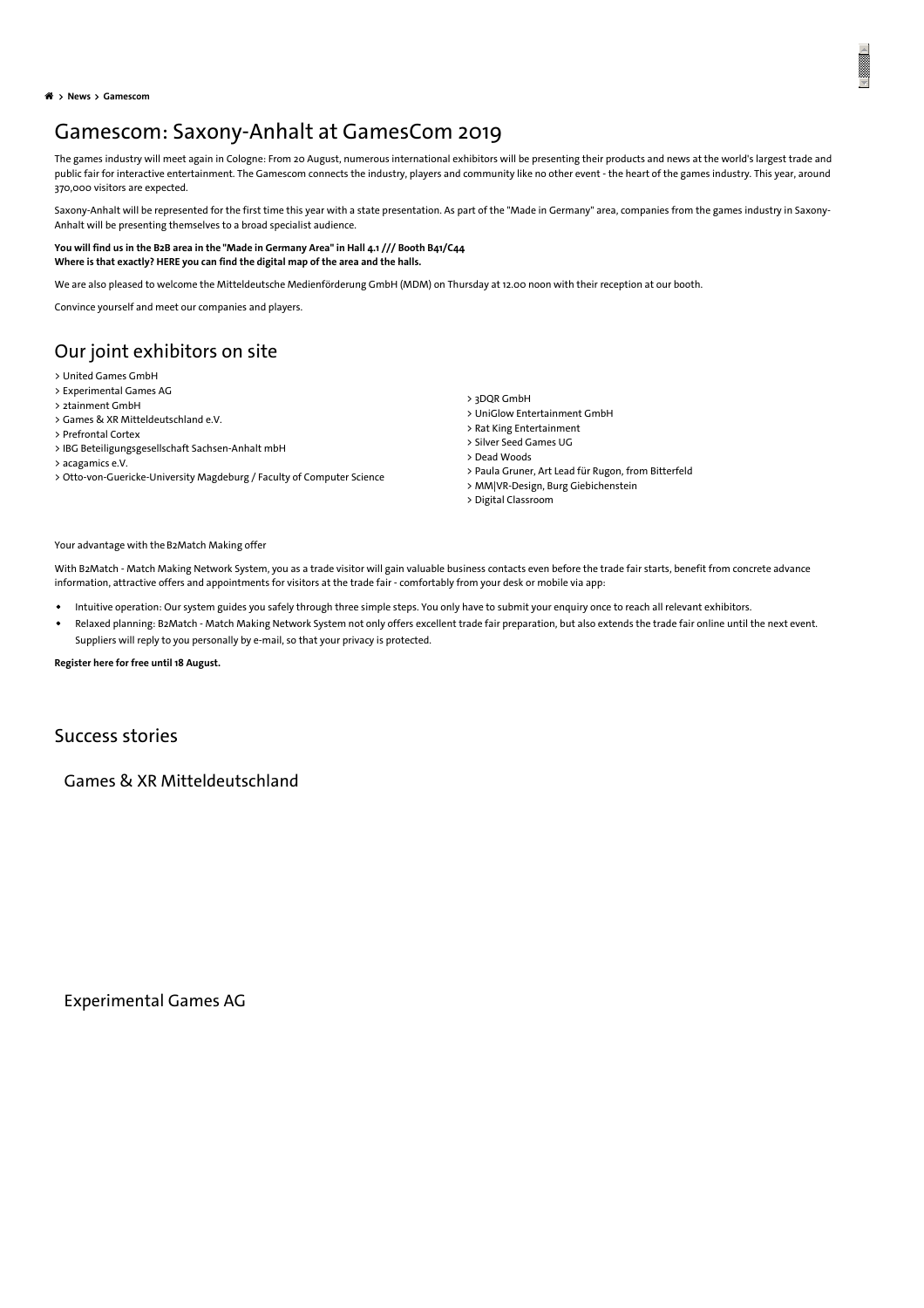<span id="page-1-0"></span>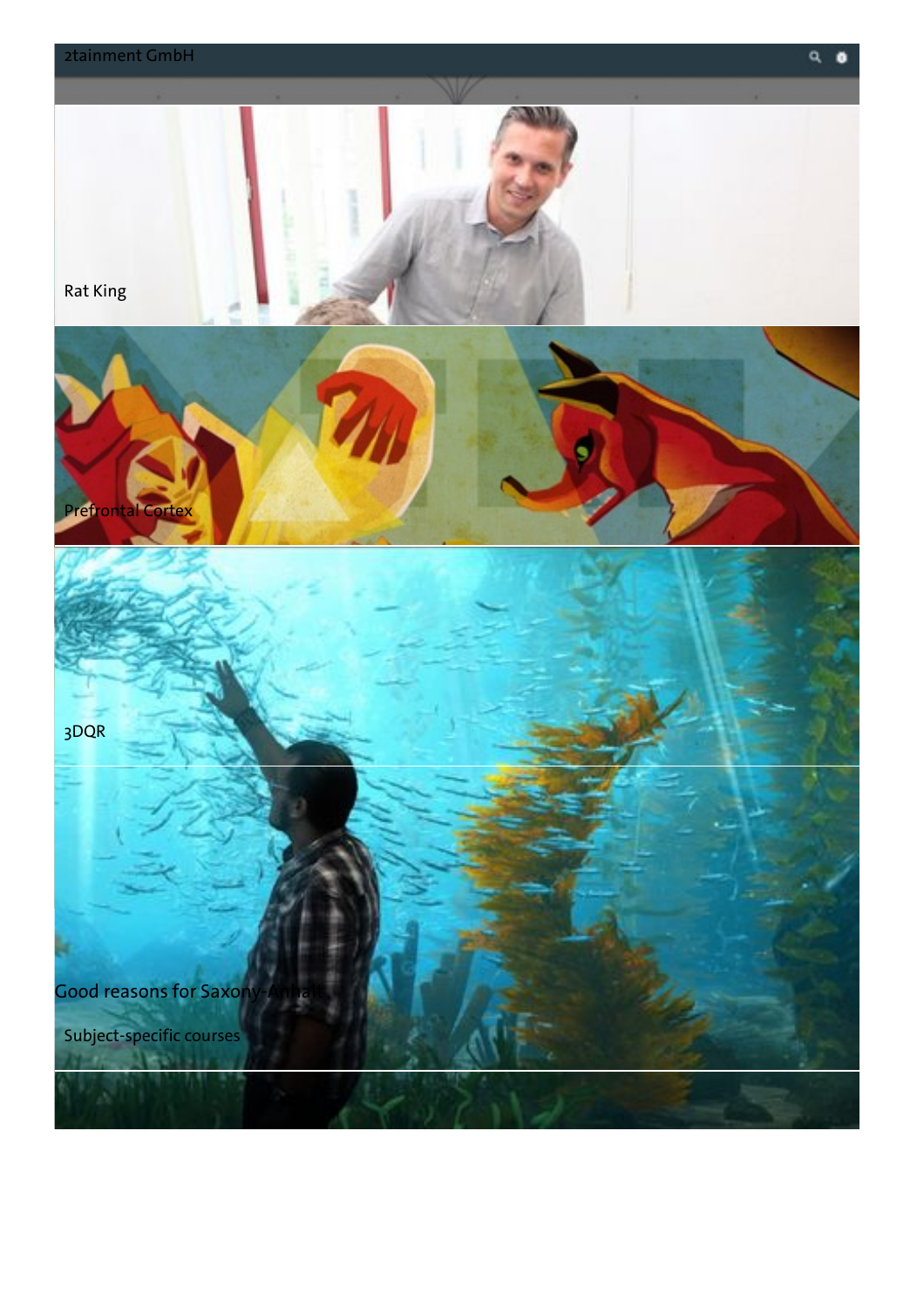

Required Cookies These cookies are required for the basic functions of the website. Therefore, you cannot deactivate them. No personal data is collected or stored.

Functional Cookies These cookies allow us to analyze the website usage so that we can measure and mprove its performance. No personal data is collected or stored.



因日